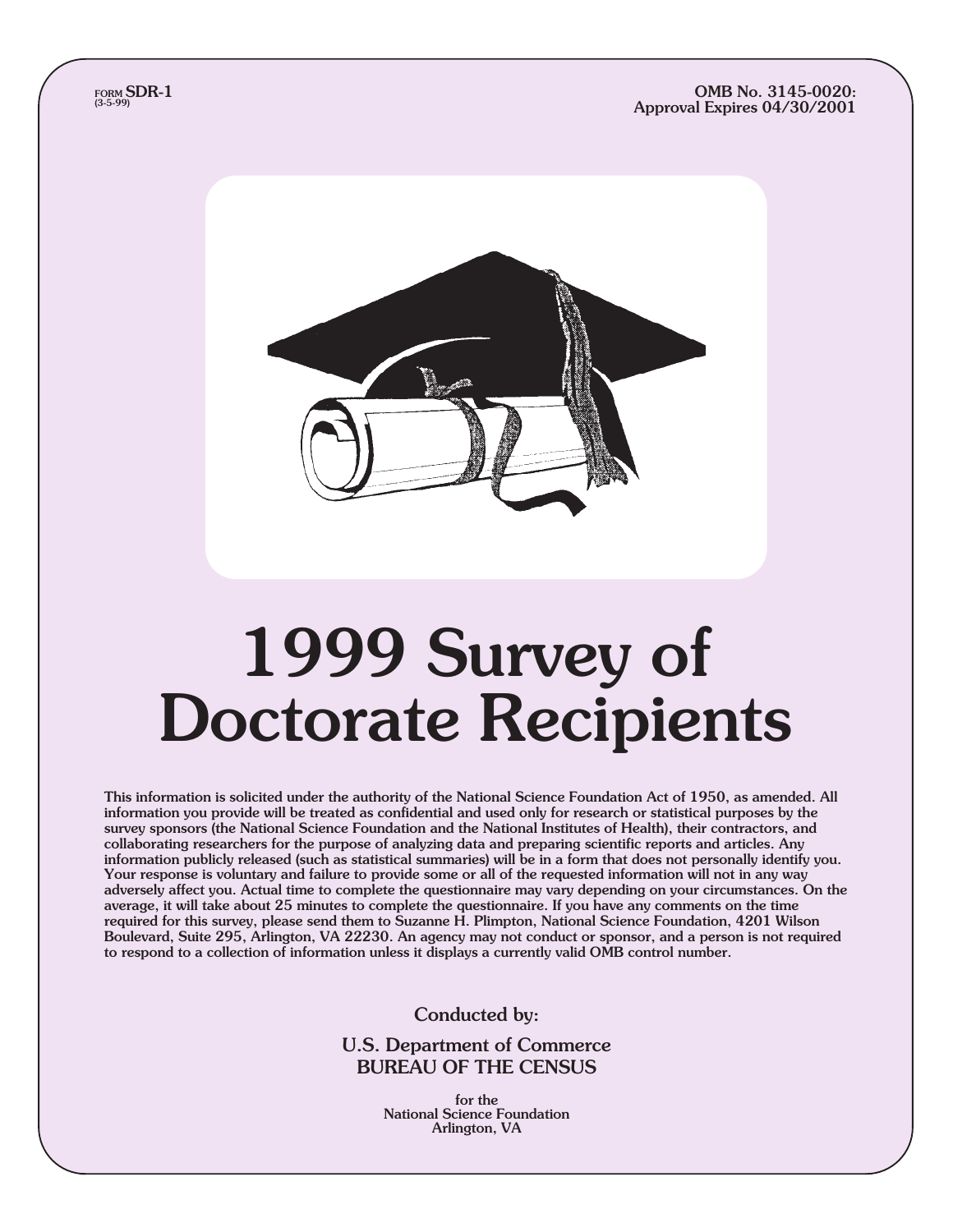# **INSTRUCTIONS**

**Thank you for taking the time to complete this questionnaire. Directions for filling it out are provided with each question. Because not all questions will apply to everyone, you may be asked to skip certain questions.**

- In order to get comparable data, we will be asking you to refer to the week of April 15, 1999 (e.g., April 11 – April 17, 1999) when answering most questions
- Follow all "SKIP" instructions AFTER marking a box. If no "SKIP" instruction is provided, you should continue to the NEXT question
- Either a pen or pencil may be used
- When answering questions that require marking a box, please use an "X"
- If you need to change an answer, please make sure that your old answer is either completely erased or clearly crossed out

#### **Thanks again for your help, we really appreciate it.**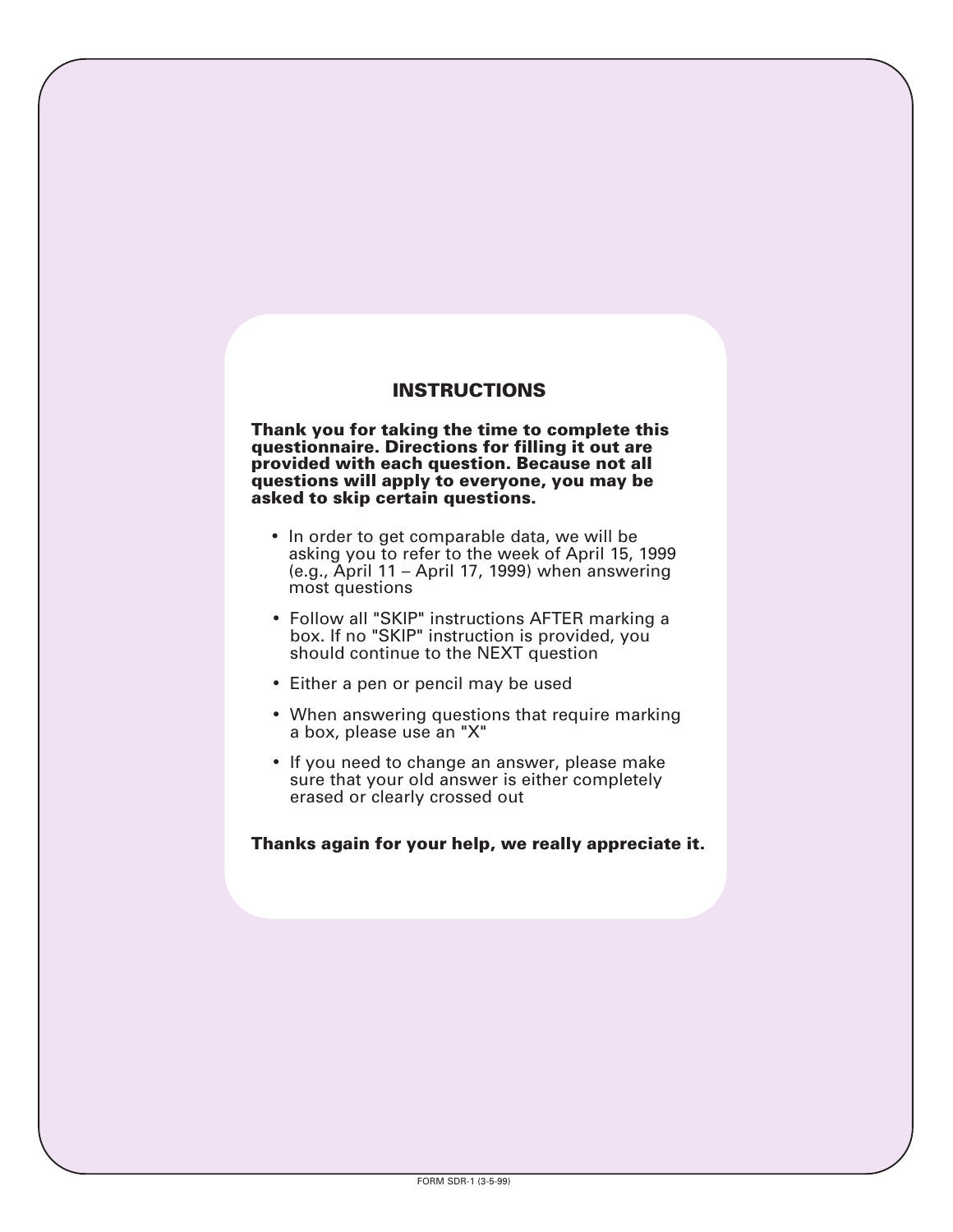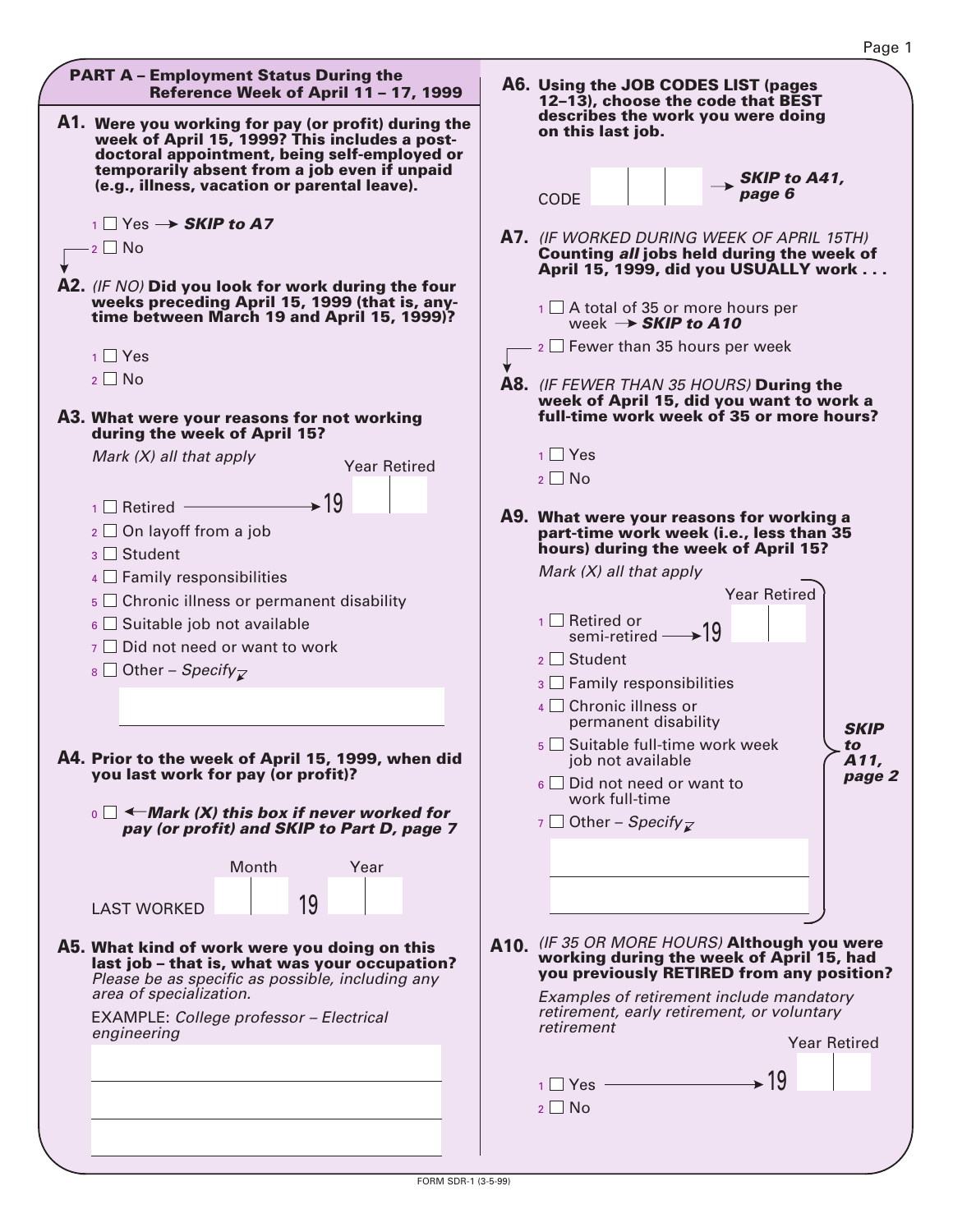| The next several questions ask about your<br>principal employer.                                                                                                                  |          | A14. Did your principal employer come into<br>being as a new business within the past<br>5 years?                                                                                   |
|-----------------------------------------------------------------------------------------------------------------------------------------------------------------------------------|----------|-------------------------------------------------------------------------------------------------------------------------------------------------------------------------------------|
| A11. Who was your principal employer during<br>the week of April 15, 1999?                                                                                                        |          | $1$ $\blacksquare$ Yes                                                                                                                                                              |
| IF MORE THAN ONE JOB: Record employer for<br>whom you worked the most hours that week                                                                                             |          | $2 \square$ No                                                                                                                                                                      |
| IF EMPLOYER HAD MORE THAN ONE LOCATION:<br>Record location where you usually worked                                                                                               |          | A15. Was your principal employer during<br>the week of April 15                                                                                                                     |
| <b>Employer Name</b>                                                                                                                                                              |          | IF EMPLOYER WAS A SCHOOL: Mark (X) the<br>type of organizational charter (e.g., mark "state<br>government" for state schools; most private<br>schools are "private not-for-profit") |
| City/Town                                                                                                                                                                         |          | Mark (X) ONLY One                                                                                                                                                                   |
| <b>State/Foreign Country</b>                                                                                                                                                      | ZIP Code | $\overline{1}$ $\Box$ A PRIVATE FOR-PROFIT company, business<br>or individual, working for wages, salary or<br>commissions                                                          |
|                                                                                                                                                                                   |          | 2 □ A PRIVATE NOT-FOR-PROFIT, tax-exempt,<br>or charitable organization                                                                                                             |
| A12. Thinking about your employer's main<br>business (i.e., what your employer makes or<br>does), under which of these categories does<br>your employer's main business BEST fit? |          | 3 SELF-EMPLOYED in own NOT<br><b>INCORPORATED business, professional</b><br>practice, or farm                                                                                       |
| IF PRINCIPAL EMPLOYER HAS MORE THAN ONE<br>TYPE OF BUSINESS: Please answer for the type                                                                                           |          | 4 SELF-EMPLOYED in own INCORPORATED<br>business, professional practice, or farm                                                                                                     |
| of business primarily performed at the location<br>where you work                                                                                                                 |          | $5 \square$ Local GOVERNMENT (e.g., city, county)                                                                                                                                   |
| Mark (X) ONLY One                                                                                                                                                                 |          | $_6$ State GOVERNMENT                                                                                                                                                               |
| $\frac{1}{1}$ Agriculture, forestry, or fishing                                                                                                                                   |          | $\overline{7}$ U.S. military service, active duty or<br>Commissioned Corps (e.g., USPHS, NOAA)                                                                                      |
| $2 \Box$ Biotechnology                                                                                                                                                            |          | $8 \square$ U.S. GOVERNMENT (e.g., civilian employee)                                                                                                                               |
| $3 \square$ Construction or mining<br>$4 \Box$ Education                                                                                                                          |          | 9 Other – Specify $\overline{z}$                                                                                                                                                    |
| $\overline{5}$ Finance, insurance or real estate services                                                                                                                         |          |                                                                                                                                                                                     |
| $6 \Box$ Health services<br>$\overline{z}$ Information technology or computer services                                                                                            |          |                                                                                                                                                                                     |
| $8 \square$ Other services (e.g., social, legal, business)                                                                                                                        |          | A16. Was your principal employer an educational<br>institution?                                                                                                                     |
| 9 □ Manufacturing<br>10 Public administration/government                                                                                                                          |          | $\overline{1}$ Yes                                                                                                                                                                  |
| 11 Research – Specify $\overline{z}$                                                                                                                                              |          | $_2 \Box$ No $\rightarrow$ SKIP to A20, page 3                                                                                                                                      |
|                                                                                                                                                                                   |          | A17. (IF EDUCATIONAL INSTITUTION) Was this                                                                                                                                          |
| 12 Transportation services, utilities or                                                                                                                                          |          | educational institution a                                                                                                                                                           |
| communications<br>13 Wholesale or retail trade                                                                                                                                    |          | Mark (X) ONLY One                                                                                                                                                                   |
| $14$ Other                                                                                                                                                                        |          | 1 □ Preschool, elementary, or-<br><b>SKIP to A20,</b><br>middle school or system<br>page 3                                                                                          |
| A13. Counting all locations where this employer                                                                                                                                   |          | 2 □ Secondary school or system-                                                                                                                                                     |
| operates, how many people work for your                                                                                                                                           |          | $3 \square$ Two-year college, community college,<br>technical institute                                                                                                             |
| principal employer? Your best estimate is fine.<br>Mark (X) ONLY One                                                                                                              |          | $4 \Box$ Four-year college or university, other<br>than a medical school                                                                                                            |
| $1$ Under 10 employees                                                                                                                                                            |          | $\overline{5}$ Medical school (including university-                                                                                                                                |
| $2 \square$ 10-24 employees                                                                                                                                                       |          | affiliated hospital or medical center)                                                                                                                                              |
| $3 \square$ 25-99 employees                                                                                                                                                       |          | $6 \square$ University-affiliated research institute                                                                                                                                |
| $4 \square$ 100-499 employees                                                                                                                                                     |          | $\overline{z}$ Something else – Specify $\overline{z}$                                                                                                                              |
| $5\Box$ 500-999 employees<br>$6\Box$ 1,000-4,999 employees                                                                                                                        |          |                                                                                                                                                                                     |
|                                                                                                                                                                                   |          |                                                                                                                                                                                     |

 $\sigma$   $\Box$  5,000+ employees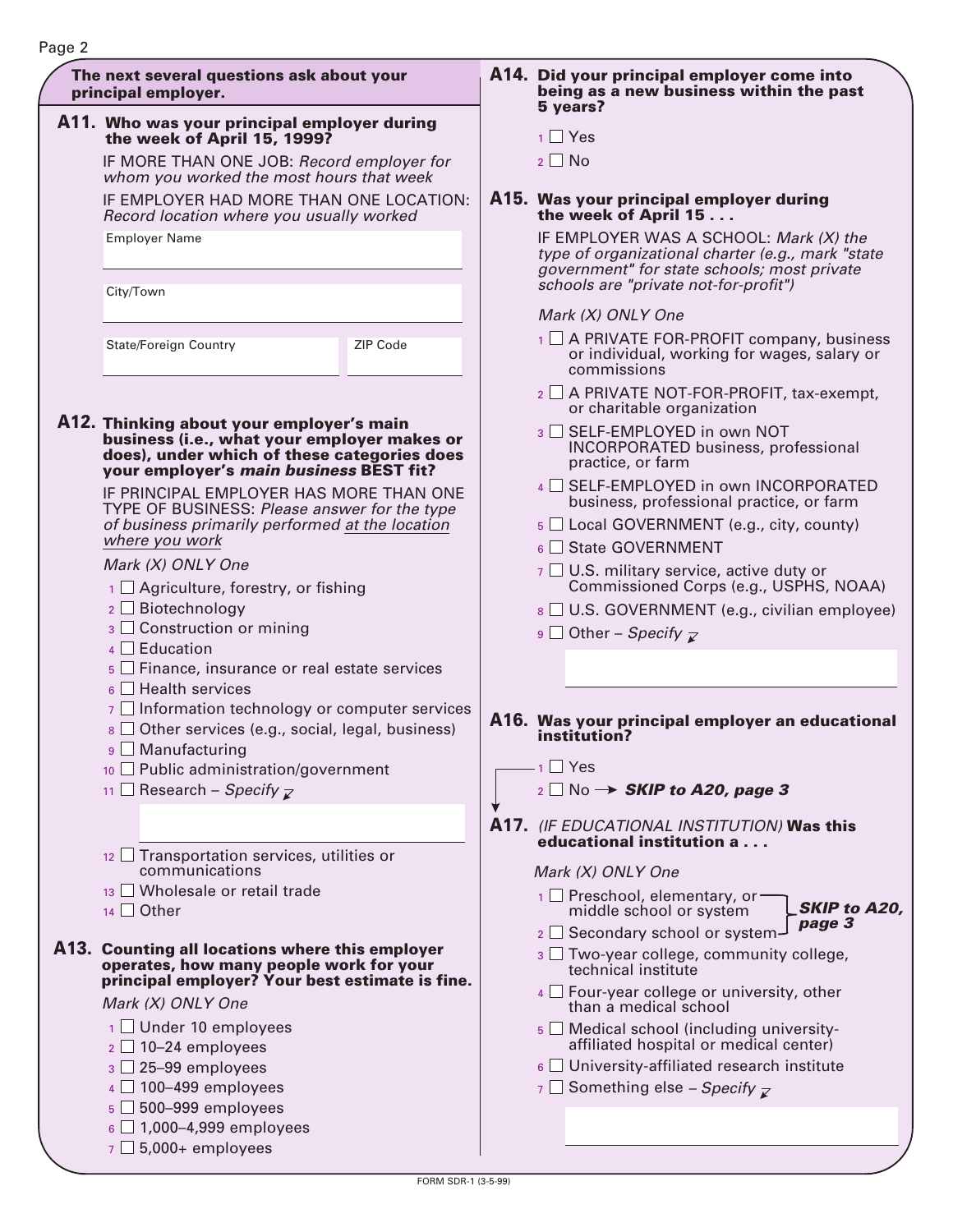╈

# **A18. What was your faculty rank?**

#### Mark (X) ONLY One

- $\overline{1}$  Not applicable at this institution
- $_2$   $\Box$  Not applicable for my position
- <sub>3</sub> □ Professor
- 4 □ Associate Professor
- <sub>5</sub> □ Assistant Professor
- $_6$   $\Box$  Instructor
- 7 □ Lecturer
- <sub>8</sub> □ Adjunct Faculty
- <sub>9</sub> □ Other *Specify*

# **What was your tenure status? A19.**

#### Mark (X) ONLY One

- $1 \square$  Not applicable: no tenure system at this institution
- $_2$   $\Box$  Not applicable: no tenure system for my position
- $3$  Tenured
- $4 \square$  On tenure track but not tenured
- 5 Not on tenure track

**The next set of questions ask about your work on your principal job during the week of April 15, 1999.**

**What kind of work were you doing on your principal job held during the week of April 15, 1999 — that is, what was your occupation?** Please be as specific as possible, including any area of specialization. **A20.** EXAMPLE: College professor – Electrical engineering

| A21. Using the JOB CODES LIST (pages 12-13), |
|----------------------------------------------|
| choose the code that BEST describes the      |
| work you were doing on your principal job    |
| during the week of April 15.                 |

**CODE** 

| A22. Did your duties on this job require the |
|----------------------------------------------|
| technical expertise of a bachelor's degree   |
| or higher in $\ldots$                        |

#### Mark (X) Yes or No for each YES NO  $\downarrow$

- math, or the natural sciences  $\dots$  1  $\Box$  2 **1.** Engineering, computer science, **2.** The social sciences  $\ldots \ldots \ldots \ldots \sqcap \square$  2
- **3.** Some other field (e.g., health or business) – *Specify*  $\overline{z}$  ..........1  $\Box$  2

# (IF YES) **What were your reasons for A24. taking this postdoc? What were your two MOST important A25. A23. Was this job a "postdoc?"** Mark (X) Yes or No for each 1 2 field 1 2 place 1 2 available career in this field  $\,\dots\, \dots\, \dots\, \dots\, 1\,$  2 **6.** Some other reason – Specify  $\mathcal{F}$  . . . . 1 $\Box$  2 YES NO **1.** Additional training in PhD field  $\overline{1, 1}$   $\overline{2}$   $\overline{2}$ **2.** Training in an area outside of PhD **3.** Work with a specific person or **4.** Other employment not **5.** Postdoc generally expected for A "postdoc" is a temporary position awarded in academe, industry, or government primarily for gaining additional education and training in research  $1$  Yes  $_2$  No  $\rightarrow$  **SKIP to A26, page 4**

**reasons for taking this postdoc?** Enter number of appropriate reason from A24 above.

|  |  |  | 1. __ MOST important reason |  |
|--|--|--|-----------------------------|--|
|--|--|--|-----------------------------|--|

SECOND MOST important reason (Enter "0" if no second most)

**2.**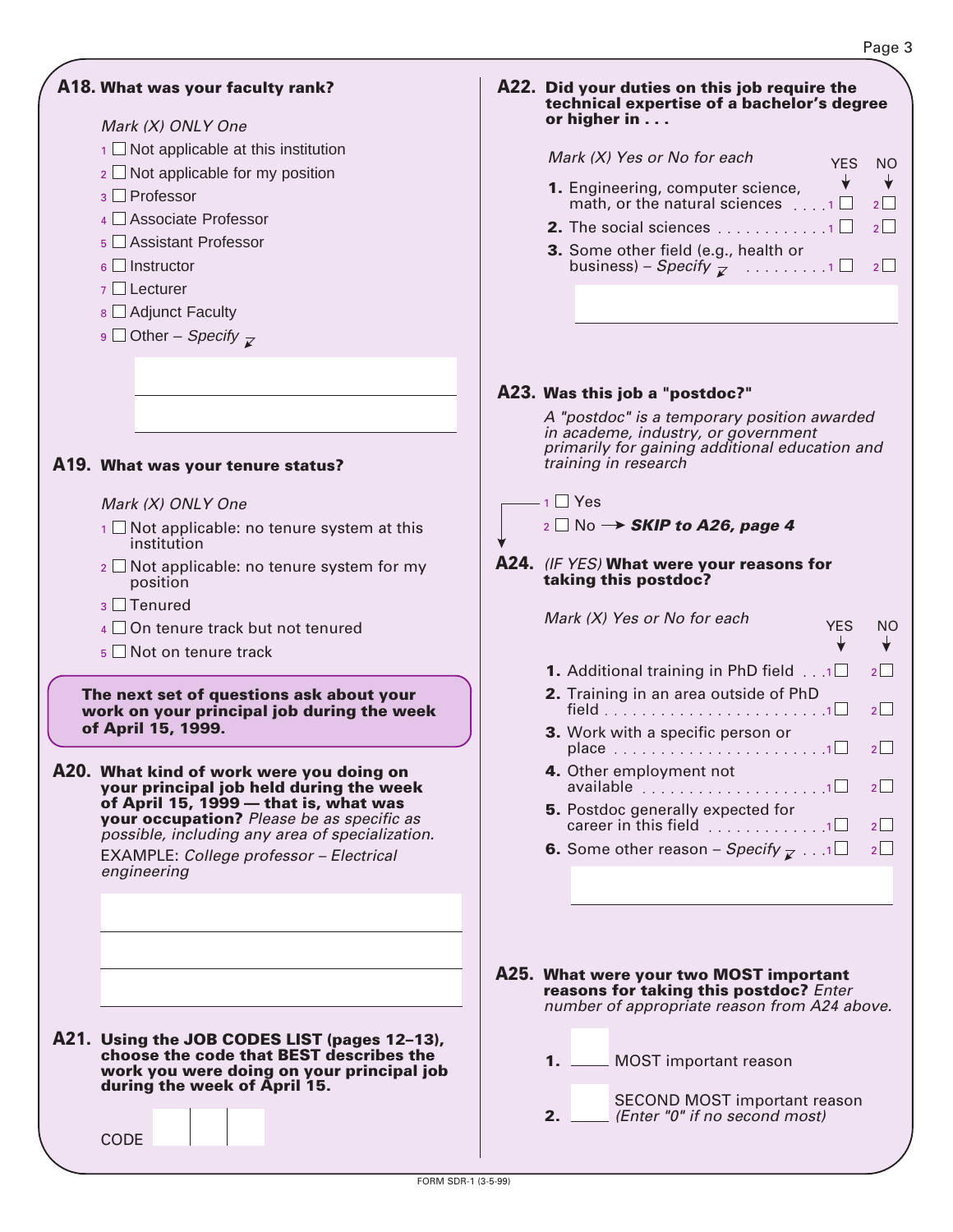

| activities on your principal job. Which of<br>the following work activities occupied<br>10 percent or more of your time during a<br><b>TYPICAL work week on this job?</b> |     |                                |
|---------------------------------------------------------------------------------------------------------------------------------------------------------------------------|-----|--------------------------------|
| Mark (X) Yes or No for each                                                                                                                                               | YES | ΝO                             |
| 1. Accounting, finance, contracts<br>$\ldots$ 1 $\Box$                                                                                                                    |     | $2 \mid$ $\mid$                |
| 2. Applied research - study directed<br>toward gaining scientific knowledge<br>to meet a recognized need $\ldots \ldots 1$                                                |     | $2^{\vert}$                    |
| 3. Basic research - study directed<br>toward gaining scientific knowledge<br>primarily for its own sake $\ldots \ldots 1$                                                 |     | $2$   $\overline{\phantom{a}}$ |
| 4. Computer applications,<br>programming, systems<br>$d$ evelopment 1 $\square$                                                                                           |     | $2^{\vert}$                    |
| 5. Development - using knowledge<br>gained from research for the<br>production of materials, devices $\ldots$ 1 $\square$                                                 |     | $2^{\vert}$                    |
| 6. Design of equipment, processes,<br>structures, models<br>. 1 $\Box$                                                                                                    |     | $2$   $\overline{\phantom{a}}$ |
| 7. Employee relations - including<br>recruiting, personnel development,<br>training $\ldots \ldots \ldots \ldots \ldots \ldots \ldots \ldots$                             |     | $2$   $\sqrt{ }$               |
| <b>8.</b> Managing and supervising $\ldots \ldots \cdot \square$                                                                                                          |     | $\overline{2}$                 |
| 9. Production, operations,<br>maintenance (e.g., truck driving,<br>machine tooling, auto/machine<br>repairing)1                                                           |     | $2^{\vert}$                    |
| 10. Professional services (e.g., health<br>care, counseling, financial<br>services, legal services)<br>$\ldots \ldots \ldots 1$                                           |     | $2^{\vert}$                    |
| 11. Sales, purchasing, marketing,<br>customer service, public                                                                                                             |     | $2$   $\overline{\phantom{a}}$ |
| 12. Quality or productivity<br>$m$ anagement $\ldots \ldots \ldots \ldots \ldots 1$                                                                                       |     | 2                              |
| <b>13.</b> Teaching $\ldots\ldots\ldots\ldots\ldots\ldots\ldots\ldots\sqcap\Box$                                                                                          |     | $\overline{2}$                 |
| <b>14.</b> Other – Specify $\vec{z}$ 1                                                                                                                                    |     | $2^{\square}$                  |
|                                                                                                                                                                           |     |                                |

**A31. On which TWO activities in A30 did you work the MOST hours during a typical** week on this job? Enter number of appropriate activity from A30 above.

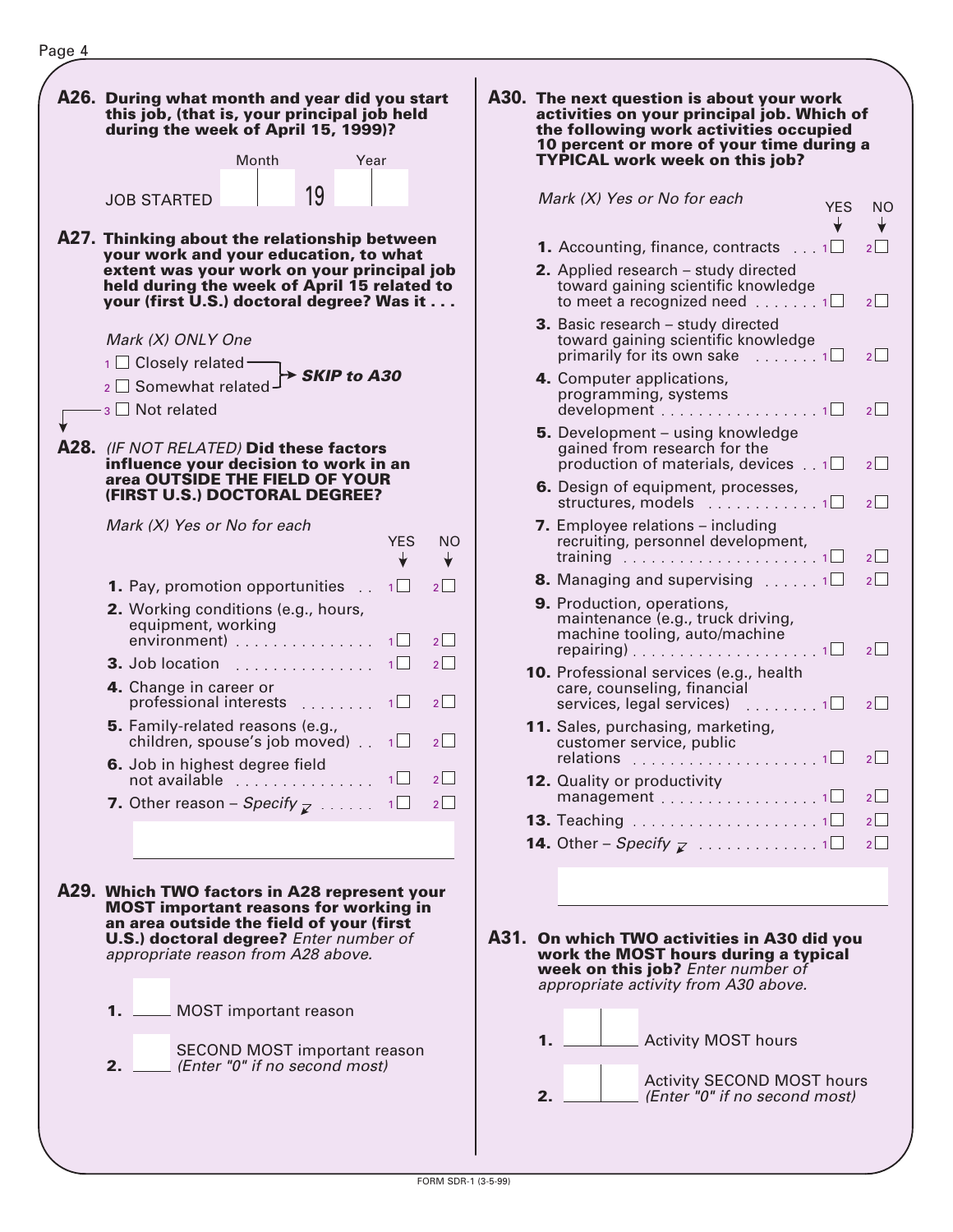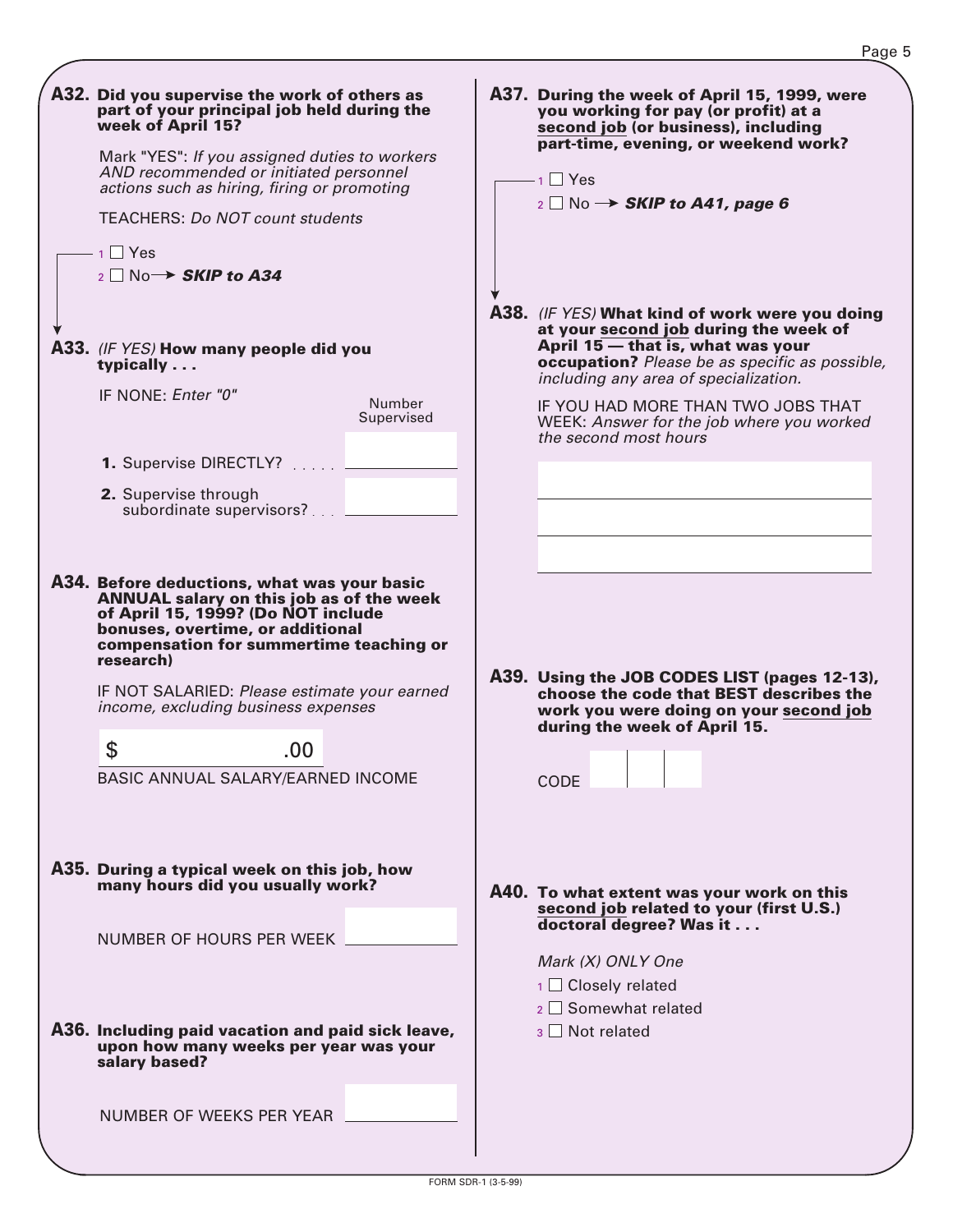#### **PART B – Past Employment A41. Thinking back now to 1998, was any of The next few questions will help us better your work during 1998 supported by understand employment changes over time. CONTRACTS OR GRANTS from the U.S. government? Were you working for pay (or profit) B1.**  $\mathbf{0} \subset \mathbf{A}$  Mark (X) this box if you did not work **during BOTH of these time periods — the in 1998 and SKIP to B1 week of April 15, 1997 AND the week of** FEDERAL EMPLOYEES: Please answer "No" **April 15, 1999?** IF YOU WERE A STUDENT: Do NOT count Mark (X) ONLY One financial aid awards with no work requirement 1 □ Yes Yes 1 2 □ No  $_2$  No  $\rightarrow$  **SKIP to C1 SKIP to A43** <sub>3</sub> □ Don't know **B2.** (IF YES) **During these two time periods — the week of April 15, 1997, and the week of April 15, 1999 — were you working for . . . A42.** (IF YES) **Which Federal agencies or departments were supporting your work?** Mark (X) ONLY One 1 □ Same employer AND same job → SKIP Mark (X) all that apply **to C1** 1 Agency for International Development (AID)  $_2\,\square$  Same employer BUT different job 2 Agriculture Department (USDA)  $_3$   $\Box$  Different employer BUT same job 3 Commerce Department (DOC)  $_4$   $\Box$  Different employer AND different job 4 Defense Department (DOD) 5 Department of Education (include NCES, **B3.** (IF DIFFERENT) **Why did you change your** OERI, FIPSE, FIRST) **employer or your job?**  $_6\Box$  Energy Department (DOE) Mark (X) Yes or No for each YES NO  $\tau \Box$  Environmental Protection Agency (EPA) ╈ ╈  $\rm s\sqsubseteq$  Health and Human Services Department (Excluding NIH) **1.** Pay, promotion opportunities  $\ldots$  1 2 **2.** Working conditions (e.g., hours,  $\mathsf{g} \ \Box$  Interior Department equipment, working environment)  $\ldots \ldots \ldots \ldots \ldots 1$  2  $10$   $\Box$  National Aeronautics and Space Administration (NASA) **3.** Job location . . . . . . . . . . . . . . . . 1 $\Box$  2 **4.** Change in career or professional  $11$   $\Box$  National Institutes of Health (NIH)  $interests \ldots \ldots \ldots \ldots \ldots \ldots \ldots 1 \square - 2$  $12 \square$  National Science Foundation (NSF) **5.** Family-related reasons (e.g.,  $13$   $\Box$  Transportation Department (DOT) children, spouse's job moved)  $\,$  .  $\,$  1  $\Box$   $\,$  2  $\,$ **6.** School-related reasons (e.g., 14  $\Box$  Other – Specify returned to school, completed a degree) ....................1□ 2 **7.** Laid off or job terminated (includes company closings, 15 ODN'T KNOW SOURCE AGENCY mergers, buyouts, grant or contract ended)  $\ldots \ldots \ldots \ldots \ldots \sqcap$  2 **8.** Retired 1 2 **A43. Counting all jobs held in 1998, what was 9.** Other – Specify ........... 1 2 **your TOTAL EARNED income for 1998, BEFORE deductions?** Include all wages, salaries, bonuses, overtime, commissions, consulting fees, net income from businesses, **PART C – Other Work and Career Related** summertime teaching or research, postdoctoral appointment, or other work associated with **Experience** scholarships

TOTAL 1998 EARNED INCOME  $\sim$  .00

Page 6

- **C1. During the past year, did you attend any professional society or association meetings or professional conferences?** Include regional, national, or international meetings
	- $1$  Yes
	- $2 \square$  No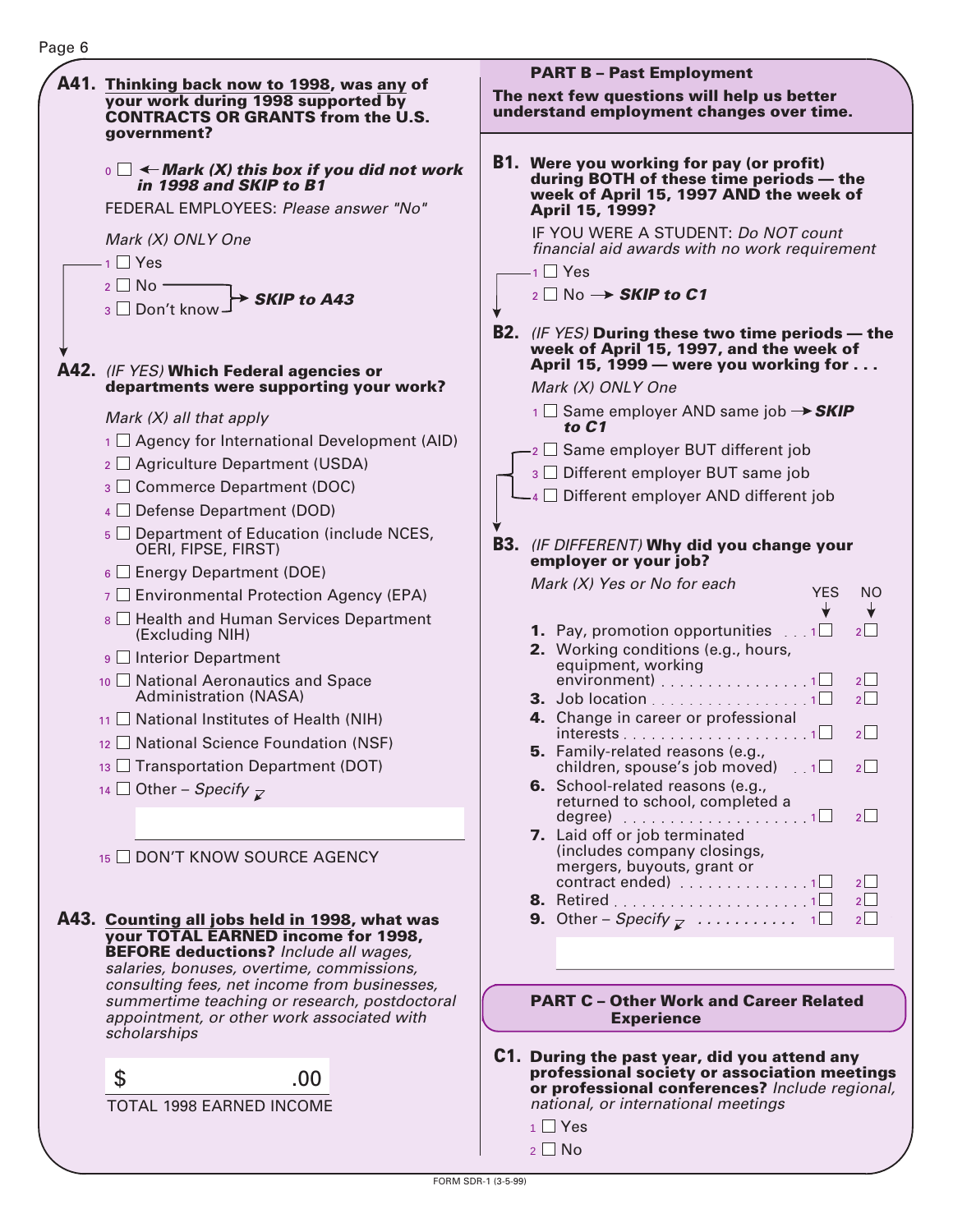| C2. To how many national or international                                                                                                                                                                                                                                                                                                                                                                                                           | <b>PART D - Background Information</b>                                                                                                                                                                                                                                                                                                                                                                                                                         |
|-----------------------------------------------------------------------------------------------------------------------------------------------------------------------------------------------------------------------------------------------------------------------------------------------------------------------------------------------------------------------------------------------------------------------------------------------------|----------------------------------------------------------------------------------------------------------------------------------------------------------------------------------------------------------------------------------------------------------------------------------------------------------------------------------------------------------------------------------------------------------------------------------------------------------------|
| professional societies or associations do<br>you currently belong?<br>Number <u>■ OR</u> o NONE<br>C3. During the past year, did you attend any<br><b>WORK-RELATED workshops, seminars,</b><br>or other work-related training activities?<br>Do NOT include college courses - these will<br>be discussed in PART D<br>Do NOT include professional meetings unless<br>you attended a special training session<br>conducted at the meeting/conference | D1. Between April 1997 and April 1999, did<br>you take any college or university courses<br>or enroll in a college or university for<br>other reasons, such as completing<br>another Master's or doctorate?<br>- 1 □ Yes<br>$_2 \Box$ No $\rightarrow$ SKIP to E1, page 8<br>D2. (IF YES) In which college or university<br>department were you primarily taking<br>classes or doing research, etc. (e.g.,<br><b>English, chemistry)?</b><br><b>DEPARTMENT</b> |
| $1$ $\Box$ Yes<br>$_2$ No $\rightarrow$ SKIP to D1                                                                                                                                                                                                                                                                                                                                                                                                  |                                                                                                                                                                                                                                                                                                                                                                                                                                                                |
| C4. (IF YES) During the past year, in which of<br>the following areas did you attend<br>work-related workshops, seminars, or<br>other work-related training activities?                                                                                                                                                                                                                                                                             | D3. During that time, toward what degree or<br>certificate, if any, were you (or are you)<br>working?                                                                                                                                                                                                                                                                                                                                                          |
| Mark $(X)$ Yes or No for each<br><b>YES</b><br>NO.<br>$\downarrow$                                                                                                                                                                                                                                                                                                                                                                                  | $\overline{a}$ $\Box$ $\longleftarrow$ Mark (X) this box if no specific<br>degree or certificate and SKIP to D7,<br>page 8                                                                                                                                                                                                                                                                                                                                     |
| <b>1.</b> Management or supervisor training $\ldots$ 1<br>2<br><b>2.</b> Training in your occupational field $\ldots$ 1<br>$2\Box$<br>3. General professional training (e.g.,<br>$2\Box$<br>public speaking, business writing) $\ldots$ 1<br>$2\Box$<br><b>4.</b> Other work-related training – Specify $\mathbb{Z}$ 1                                                                                                                              | IF MORE THAN ONE APPLIES: Mark the<br>highest level<br>Mark (X) ONLY One<br>$1 \square$ Bachelor's degree                                                                                                                                                                                                                                                                                                                                                      |
|                                                                                                                                                                                                                                                                                                                                                                                                                                                     | $2\Box$ Post baccalaureate certificate<br>3 Master's degree (including MBA)                                                                                                                                                                                                                                                                                                                                                                                    |
| C5. For which of the following reasons did you<br>attend training activities during the past year?                                                                                                                                                                                                                                                                                                                                                  | 4 Post master's certificate<br>$5 \square$ Doctorate (e.g., Ph.D., D.S.C., D.Sc., Ed.D.)<br>$6 \square$ Other professional degree (e.g., JD, LLB,                                                                                                                                                                                                                                                                                                              |
| Mark (X) Yes or No for each<br><b>YES</b><br><b>NO</b>                                                                                                                                                                                                                                                                                                                                                                                              | ThD, MD, DDS) – Specify $\overline{\mathcal{L}}$                                                                                                                                                                                                                                                                                                                                                                                                               |
| 1. To facilitate a change in your<br>occupational field 1□<br>2<br>2. To gain FURTHER skills or knowledge in                                                                                                                                                                                                                                                                                                                                        | $\overline{z}$ Other – Specify $\overline{z}$                                                                                                                                                                                                                                                                                                                                                                                                                  |
| your occupational field 1<br>$2^{\vert}$<br><b>3.</b> For licensure/certification $\ldots \ldots \ldots 1$<br>2<br>4. To increase opportunities for<br>promotion/advancement/higher                                                                                                                                                                                                                                                                 |                                                                                                                                                                                                                                                                                                                                                                                                                                                                |
| 2<br>5. To learn skills or knowledge needed for<br>a recently acquired position 1<br>$2^{\vert}$<br><b>6.</b> Required or expected by employer $\ldots$ 1<br>$2\Box$                                                                                                                                                                                                                                                                                | D4. Between April 1997 and April 1999, did<br>you complete a degree or certificate?                                                                                                                                                                                                                                                                                                                                                                            |
| $2\Box$                                                                                                                                                                                                                                                                                                                                                                                                                                             | $-1$ $\Box$ Yes<br>$_2 \square$ No $\rightarrow$ SKIP to D7, page 8                                                                                                                                                                                                                                                                                                                                                                                            |
| C6. What was your most important reason for<br>attending training activities? Enter number of<br>appropriate reason from C5 above.                                                                                                                                                                                                                                                                                                                  | <b>D4a.</b> (IF YES) What degree or certificate did<br>you receive? Enter number of appropriate<br>TYPE OF DEGREE/CERTIFICATE received from<br>D <sub>3</sub> above.                                                                                                                                                                                                                                                                                           |
| <b>MOST IMPORTANT REASON FROM C5</b>                                                                                                                                                                                                                                                                                                                                                                                                                | TYPE OF DEGREE/CERTIFICATE FROM D3                                                                                                                                                                                                                                                                                                                                                                                                                             |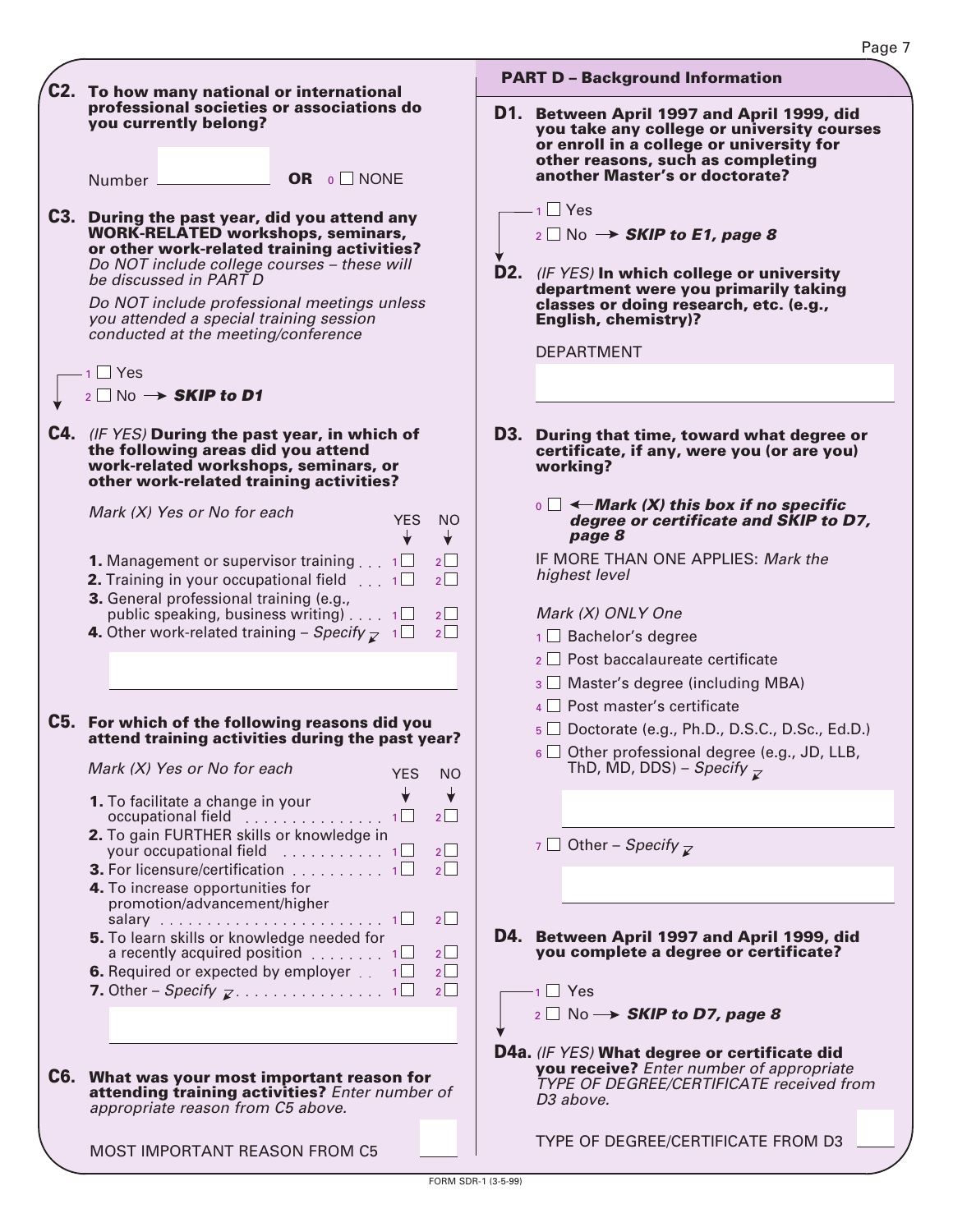| D5. In what month and year was this degree<br>or certificate awarded?                                                                                                       | <b>PART E - Recent Doctorate Recipients</b>                                                                                                                        |                     |                                |                               |
|-----------------------------------------------------------------------------------------------------------------------------------------------------------------------------|--------------------------------------------------------------------------------------------------------------------------------------------------------------------|---------------------|--------------------------------|-------------------------------|
| IF YOU COMPLETED MORE THAN ONE: Enter the<br>date for the highest degree or certificate awarded<br>Month<br>Year<br>19                                                      | E1. Did you receive your (first U.S.) doctoral<br>degree at any time between July 1996<br>and June 1998?<br>$1 \square$ Yes                                        |                     |                                |                               |
| <b>D6.</b> From which academic institution did you<br>receive this degree or certificate?<br><b>School Name</b>                                                             | $_2 \Box$ No $\rightarrow$ SKIP to F1, page 10                                                                                                                     |                     |                                |                               |
| City/Town<br><b>State/Foreign Country</b>                                                                                                                                   | <b>E2.</b> (IF YES) Between completing your<br>doctorate and the week of April 15, 1999<br>have you sought or held what you would<br>consider a "career path" job? |                     |                                |                               |
|                                                                                                                                                                             | A "career path" job is a job that will help further<br>your career plans or is a job in a field where you<br>want to make your career                              |                     |                                |                               |
| D7. What was your primary field of study<br>during that time?<br>PRIMARY FIELD OF STUDY                                                                                     | $\cdot$ 1 $\Box$ Yes, have sought or held a career path job<br>$2 \square$ No, have not sought or held a career<br>path job $\rightarrow$ SKIP to E7, page 9       |                     |                                |                               |
| D8. For which of the following reasons were<br>you taking classes or enrolled between<br>April 1997 and April 1999?                                                         | <b>E3.</b> (IF YES) To what extent, if at all, was your<br>search for a career path job limited by<br>Mark (X) ONLY One for each item                              |                     |                                |                               |
| Mark (X) Yes or No for each<br><b>YES</b><br><b>NO</b><br>1. To gain further education<br>before beginning a career<br>$\overline{1}$                                       | A<br>Deal                                                                                                                                                          | Great Some-<br>what | Not.<br>Much/<br>Not At<br>All | <b>Not</b><br>Appli-<br>cable |
| <b>2.</b> To prepare for graduate school $\ldots$ 1<br>$2\Box$<br>3. To change your academic or<br>occupational field 1□<br>2                                               | 1. Family                                                                                                                                                          | $2\Box$             | 3                              |                               |
| 4. To gain FURTHER skills or<br>knowledge in your academic or                                                                                                               | responsibilities $\ldots$ 1<br>2. Spouse's career or<br>employment 1                                                                                               | 2                   | 3 <sub>1</sub>                 | $4$                           |
| occupational field 1<br>$2$  <br><b>5.</b> For licensure/certification $\ldots \ldots \ldots$<br>2<br>6. To increase opportunities for<br>promotion, advancement, or higher | 3. Debt burden from<br>undergraduate<br>or graduate                                                                                                                |                     |                                |                               |
| 2<br><b>7.</b> Required or expected by employer $1\Box$<br>2                                                                                                                | $degrees$ 1<br>4. Desire to not<br>relocate or move to                                                                                                             | 2                   | 3 <sup>1</sup>                 | 4                             |
| 8. For leisure/personal interest 1<br>2<br>$2\Box$                                                                                                                          | place of job $\ldots \ldots 1$<br><b>5.</b> Suitable job not                                                                                                       | $2\Box$             | 3                              | 4                             |
|                                                                                                                                                                             | $available \dots \dots 1$<br><b>6.</b> Other – Specify $\mathbf{z}$ 1 $\Box$                                                                                       | 2<br>2              | 3 <sup>1</sup><br>$3\Box$      | $4$  <br>4                    |
| D9. Were ANY of your school-related costs<br>for taking college or university courses<br>during this time paid for by an employer?                                          |                                                                                                                                                                    |                     |                                |                               |
| $1 \Box$ Yes                                                                                                                                                                |                                                                                                                                                                    |                     |                                |                               |
| $2 \square$ No                                                                                                                                                              |                                                                                                                                                                    |                     |                                |                               |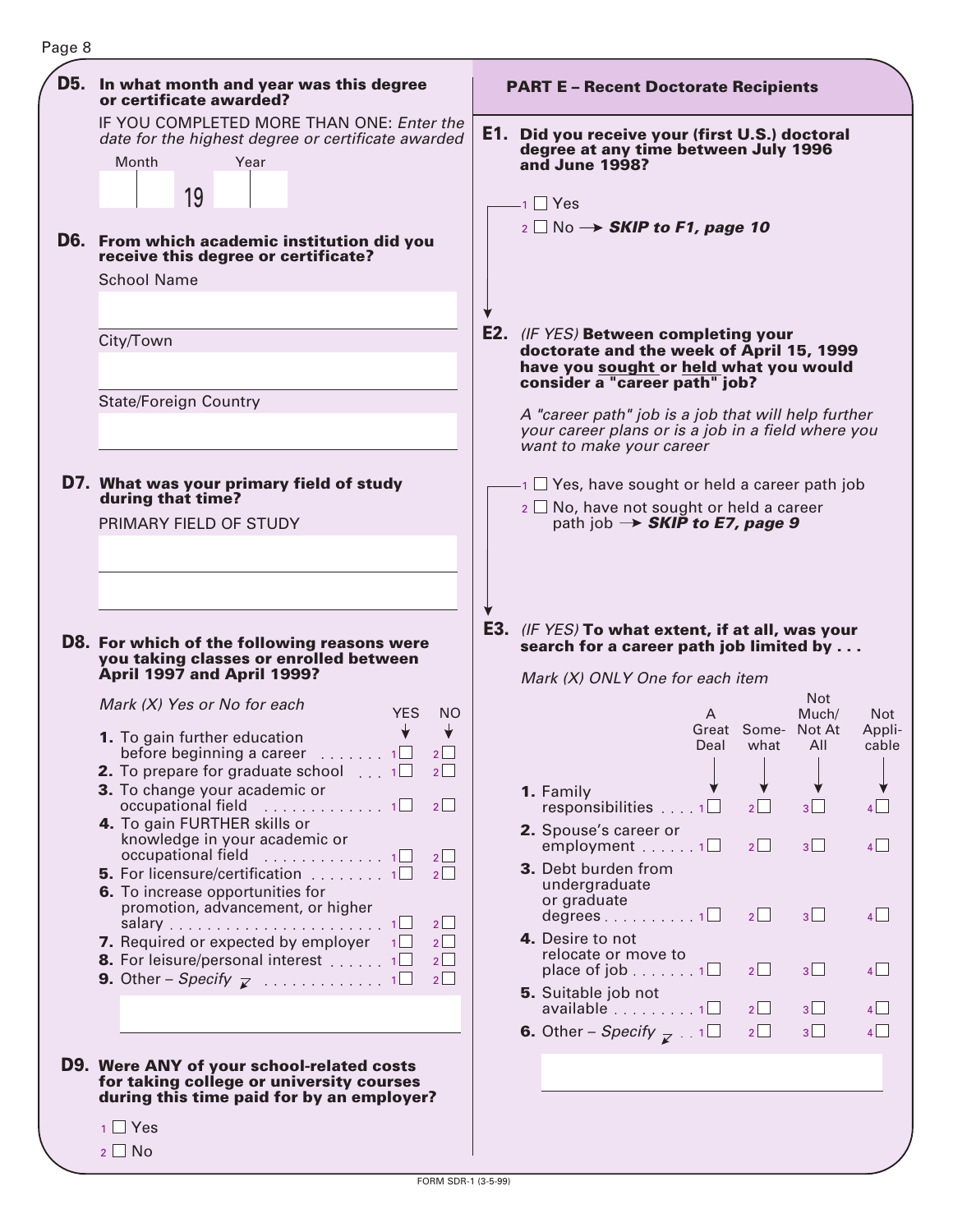#### **E4. Which of the following resources did you use for seeking or finding your first career path job after receiving your doctorate?**

If you have not yet obtained a career path job, please indicate the sources used in your job search

Mark (X) Yes or No for each

|                                                                                                                          | <b>YFS</b> | NO |
|--------------------------------------------------------------------------------------------------------------------------|------------|----|
|                                                                                                                          |            |    |
| 1. Faculty or advisors 1                                                                                                 |            | 2  |
| <b>2.</b> Professional recruiters such<br>as "head hunters" 1 $\square$                                                  |            | 2  |
| <b>3.</b> College or department placement                                                                                | 1          | 2  |
| 4. Professional meetings 1                                                                                               |            | 2  |
| <b>5.</b> Electronic postings $\ldots \ldots \ldots \ldots 1 \square$                                                    |            | 2  |
| <b>6.</b> Newspapers 1 $\Box$                                                                                            |            | 2  |
| <b>7.</b> Professional journals $\ldots \ldots \ldots \ldots$                                                            |            | 2  |
| <b>8.</b> Informal channels through<br>colleagues or friends $\ldots \ldots \ldots 1$                                    |            | 2  |
| <b>9.</b> Direct contacts you initiated<br>with company (e.g., sent<br>unsolicited vita) $\ldots \ldots \ldots \ldots 1$ |            | 2  |
| <b>10.</b> Other – Specify $\overline{z}$ 1                                                                              |            |    |

- **E5. Which TWO resources in E4 were most responsible for finding your first career path job?** Enter number of appropriate resource from E4 above.
	- $\mathbf{0} \subset \mathbf{A}$  Mark (X) this box if you have not **held or accepted a career path job since receiving your doctorate and SKIP to E7**
		- MOST important resource **1.**
		- SECOND MOST important resource (Enter "0" if no second resource) **2.**
- **E6. How many months elapsed between the time you completed your doctorate and the time you accepted your first career path job?**

If your career path job began while you were completing or within one month of receiving your doctoral degree: Enter "0"

NUMBER OF MONTHS

#### **E7. In terms of preparing you for a career, how adequate was your doctoral program or training in each of the following areas?**

Mark (X) ONLY One for each item

|                                                                                                                                                                                                                                                                                                                                | Ade- | Some-<br>Very what<br>Ade-<br>quate quate | <b>Not</b><br>Ade-<br>quate | Not<br>Appli-<br>cable |
|--------------------------------------------------------------------------------------------------------------------------------------------------------------------------------------------------------------------------------------------------------------------------------------------------------------------------------|------|-------------------------------------------|-----------------------------|------------------------|
| 1. General problem<br>solving skills $\ldots$ 1                                                                                                                                                                                                                                                                                |      | $\overline{2}$                            | $3^{\square}$               | $\overline{4}$         |
| <b>2.</b> Subject matter<br>knowledge $\ldots \ldots \ldots$                                                                                                                                                                                                                                                                   |      | $2^{\vert}$                               | 3                           | $\overline{4}$         |
| 3. Oral communication                                                                                                                                                                                                                                                                                                          |      | 2                                         | $3^{\vert}$                 | $\overline{4}$         |
| <b>4.</b> Teaching skills $\ldots \cdot 1$                                                                                                                                                                                                                                                                                     |      | $2^  \top$                                | $\overline{3}$              | $\overline{4}$         |
| <b>5.</b> Collaboration and<br>team work skills 1                                                                                                                                                                                                                                                                              |      | $\overline{2}$                            | $3 \mid$                    | $\overline{4}$         |
| 6. Quantitative skills 1                                                                                                                                                                                                                                                                                                       |      | $\overline{2}$                            | $\overline{3}$              | $\overline{4}$         |
| <b>7.</b> Writing skills $\ldots \ldots \cdot$                                                                                                                                                                                                                                                                                 |      | $\overline{\mathcal{L}}$                  | $\mathbf{R}$                | 4 L                    |
| <b>8.</b> Computer skills $\ldots$ 1                                                                                                                                                                                                                                                                                           |      | $\overline{2}$                            | $3 \mid$                    | $\overline{4}$         |
| 9. Research integrity/<br>ethics $\ldots \ldots \ldots \ldots 1$                                                                                                                                                                                                                                                               |      | $2 \mid$                                  | $3\Box$                     | 4                      |
| <b>10.</b> Establishing contacts<br>with colleagues in<br>field $\ldots \ldots \ldots \ldots 1$                                                                                                                                                                                                                                |      | $2 \mid$                                  | $3^{\vert}$                 | 4                      |
| 11. Management or<br>administrative<br>skills<br>1.1.1.1.1.1.1.1.1                                                                                                                                                                                                                                                             |      | 2                                         | $3 \mid \cdot \mid$         | $\mathbf{4}$           |
| E8.<br>In which TWO areas in E7 would you have<br>liked to have had more training or<br>emphasis in your doctoral program? Enter<br>number of appropriate area from E7 above.<br>$\Box$ $\leftarrow$ Mark (X) this box if none (no<br>$\overline{0}$<br>additional training or emphasis<br>desired)<br><b>FIRST</b> area<br>1. |      |                                           |                             |                        |
|                                                                                                                                                                                                                                                                                                                                |      |                                           |                             |                        |

SECOND area (Enter "0" if no second area) **2.**

#### **Overall, how satisfied are you with the E9. doctoral program you completed?**

Mark (X) ONLY One

- $_1\Box$  Very satisfied
- $_2\,\square$  Somewhat satisfied
- $_3$   $\Box$  Somewhat dissatisfied
- $_4$   $\Box$  Very dissatisfied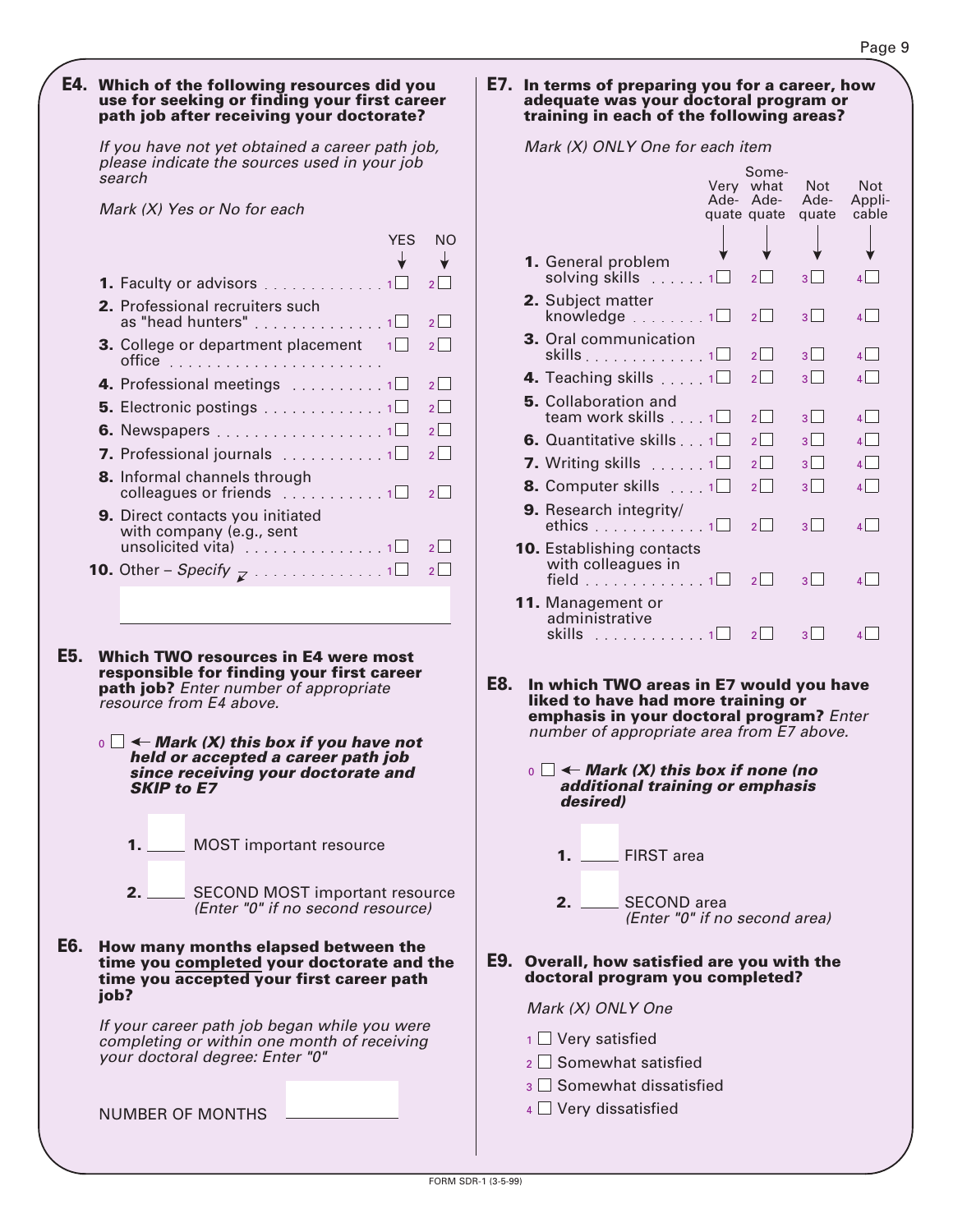

| (IF YES) How many of these children living<br>with you as part of your family were |                       |  |  |  |  |  |  |
|------------------------------------------------------------------------------------|-----------------------|--|--|--|--|--|--|
| IF NO CHILDREN IN A CATEGORY: Enter "0"                                            |                       |  |  |  |  |  |  |
|                                                                                    | Number of<br>Children |  |  |  |  |  |  |
| <b>1.</b> Under age 2                                                              |                       |  |  |  |  |  |  |
| <b>2.</b> Aged $2 - 5$                                                             |                       |  |  |  |  |  |  |
| <b>3.</b> Aged $6 - 11$                                                            |                       |  |  |  |  |  |  |
| 4. Aged $12 - 17$                                                                  |                       |  |  |  |  |  |  |
| <b>5.</b> Aged 18 or older                                                         |                       |  |  |  |  |  |  |

**During the week of April 15, 1999, were you F6. living in the United States or one of its territories, or were you living in another country?**

 $1$  United States or one of its territories  $2$  $\Box$  Another country

**F7. As of the week of April 15, 1999, were you a . . .**

Mark (X) ONLY One

# **U.S. Citizen**

**SKIP to F9**  $\overline{1}$  Native born Naturalized 2

- **Non-U.S. Citizen**
- $-$ <sub>3</sub>  $\Box$  With a Permanent U.S. Resident Visa
- $4 \square$  With a Temporary U.S. Resident Visa

 $-5$  Living outside the United States

(IF NON-U.S. CITIZEN) **Of which country F8. are you a citizen?**

**COUNTRY** 

# **F9. What is your birthdate?**

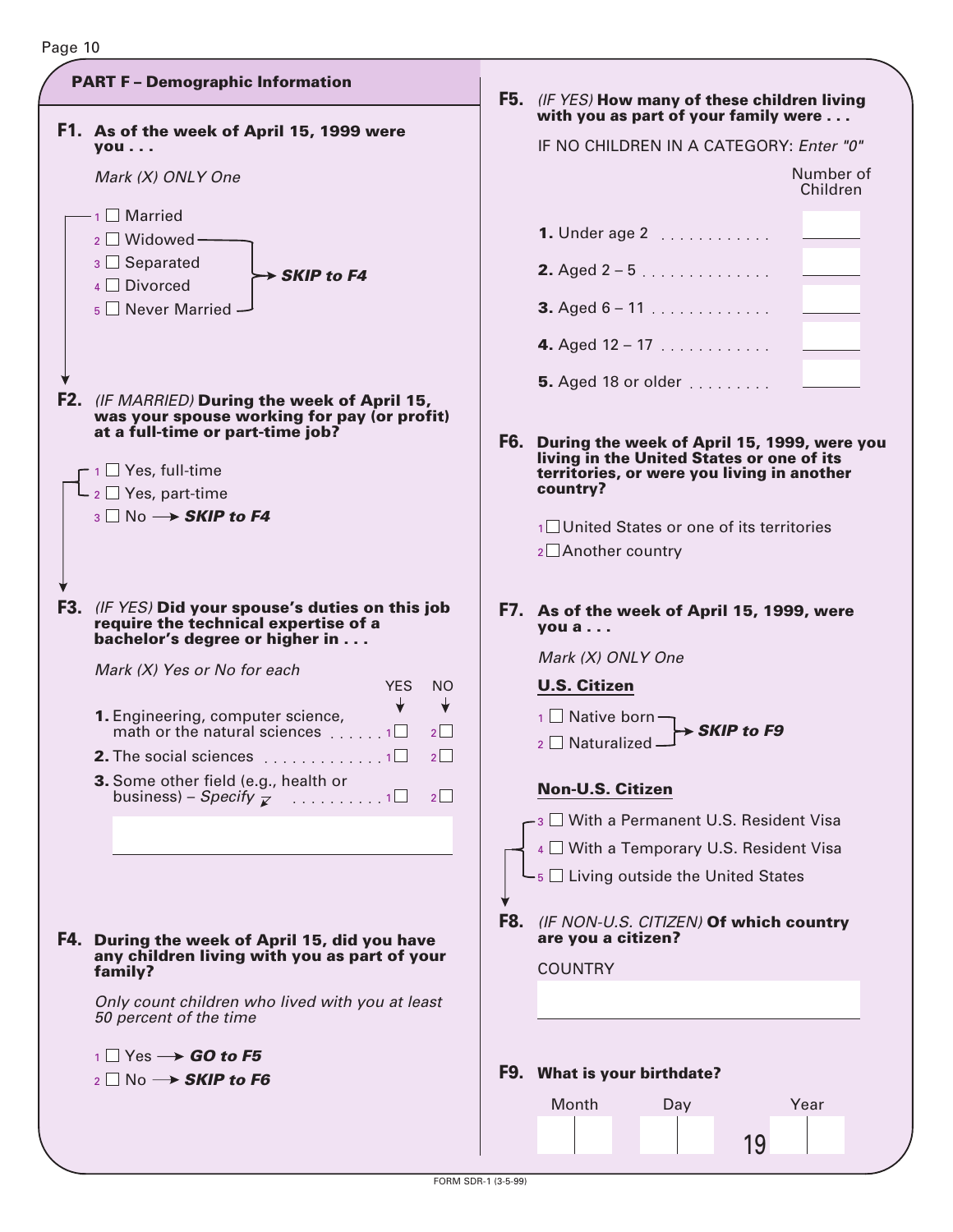| The next question is designed to help us better understand the career paths of                                                                                                    |                           |           |                              |                 |                                |
|-----------------------------------------------------------------------------------------------------------------------------------------------------------------------------------|---------------------------|-----------|------------------------------|-----------------|--------------------------------|
| individuals with different physical abilities.                                                                                                                                    |                           |           |                              |                 |                                |
|                                                                                                                                                                                   |                           |           | <b>MARK (X) ONE FOR EACH</b> |                 |                                |
| F10. What is the USUAL degree of difficulty you                                                                                                                                   |                           |           |                              |                 | Unable                         |
| have with $\ldots$                                                                                                                                                                | None                      |           | Slight Moderate Severe       |                 | to Do                          |
| 1. SEEING words or letters in ordinary newsprint (with                                                                                                                            | $\overline{\mathbf{v}}$   | ✦         | $\downarrow$                 | ╈               | ╈                              |
| glasses/contact lenses if you usually wear them)                                                                                                                                  | 1                         | $2$       | $3\Box$                      | $4$             | 5                              |
| 2. HEARING what is normally said in                                                                                                                                               |                           |           |                              |                 |                                |
| conversation with another person (with<br>hearing aid, if you usually wear one)                                                                                                   | 1                         | $2$       | 3                            | 4               | 5                              |
| 3. WALKING without human or mechanical                                                                                                                                            |                           |           |                              |                 |                                |
| assistance or using stairs                                                                                                                                                        | 1                         | $2$       | 3                            | 4               | $5$   $\overline{\phantom{0}}$ |
| 4. LIFTING or carrying something as heavy as<br>10 pounds, such as a bag of groceries                                                                                             | 1                         | 2         | 3 <sup>1</sup>               | $\overline{4}$  | $5$                            |
| F11. $\circ$ $\Box$ $\leftarrow$ Mark (X) this box if you answered "None" TO ALL ACTIVITIES in F10 and SKIP to F13                                                                |                           |           |                              |                 |                                |
| F12. What is the earliest age at which you FIRST began experiencing ANY difficulties in ANY                                                                                       |                           |           |                              |                 |                                |
| of these areas?                                                                                                                                                                   |                           |           |                              |                 |                                |
|                                                                                                                                                                                   |                           |           |                              |                 |                                |
| <b>OR</b><br>AGE.<br><b>O</b> SINCE BIRTH                                                                                                                                         |                           |           |                              |                 |                                |
|                                                                                                                                                                                   |                           |           |                              |                 |                                |
| F13. In case we need to clarify some of the information you have provided, please list a phone<br>number (and an e-mail address if applicable) where you can be reached.          |                           |           |                              |                 |                                |
| Area Code<br>Number                                                                                                                                                               |                           | Area Code |                              | Number          |                                |
|                                                                                                                                                                                   |                           |           |                              |                 |                                |
| <b>DAYTIME</b>                                                                                                                                                                    | <b>EVENING</b>            |           |                              |                 |                                |
|                                                                                                                                                                                   |                           |           |                              |                 |                                |
|                                                                                                                                                                                   |                           |           |                              |                 |                                |
|                                                                                                                                                                                   |                           |           |                              |                 |                                |
| <b>E-MAIL ADDRESS</b>                                                                                                                                                             |                           |           |                              |                 |                                |
|                                                                                                                                                                                   |                           |           |                              |                 |                                |
| F14. Since we are interested in how education and employment change over time, we may be                                                                                          |                           |           |                              |                 |                                |
| recontacting you in 2001. To help us contact you, please provide the name, address, and<br>telephone number of two people who are likely to know where you can be reached. DO NOT |                           |           |                              |                 |                                |
| INCLUDE SOMEONE WHO LIVES IN YOUR HOUSEHOLD.                                                                                                                                      |                           |           |                              |                 |                                |
| As with all the information provided in this questionnaire, complete confidentiality will be provided.                                                                            |                           |           |                              |                 |                                |
| These people will only be contacted if we have trouble contacting you in 2001.                                                                                                    |                           |           |                              |                 |                                |
| MI<br><b>First Name</b><br>Last Name                                                                                                                                              | <b>First Name</b>         | MI        | Last Name                    |                 |                                |
|                                                                                                                                                                                   |                           |           |                              |                 |                                |
|                                                                                                                                                                                   |                           |           |                              |                 |                                |
| <b>Number and Street</b>                                                                                                                                                          | <b>Number and Street</b>  |           |                              |                 |                                |
|                                                                                                                                                                                   |                           |           |                              |                 |                                |
|                                                                                                                                                                                   |                           |           |                              |                 |                                |
| City/Town<br><b>ZIP Code</b><br>State                                                                                                                                             | City/Town                 |           | <b>State</b>                 | <b>ZIP Code</b> |                                |
|                                                                                                                                                                                   |                           |           |                              |                 |                                |
|                                                                                                                                                                                   |                           |           |                              |                 |                                |
| Country (If outside U.S.)                                                                                                                                                         | Country (If outside U.S.) |           |                              |                 |                                |
|                                                                                                                                                                                   |                           |           |                              |                 |                                |
| Area Code<br>Number                                                                                                                                                               | Area Code                 |           | Number                       |                 |                                |
|                                                                                                                                                                                   |                           |           |                              |                 |                                |
| F15. PLEASE TURN TO THE BACK COVER FOR THE LAST QUESTION (F16).                                                                                                                   |                           |           |                              |                 |                                |

# Page 11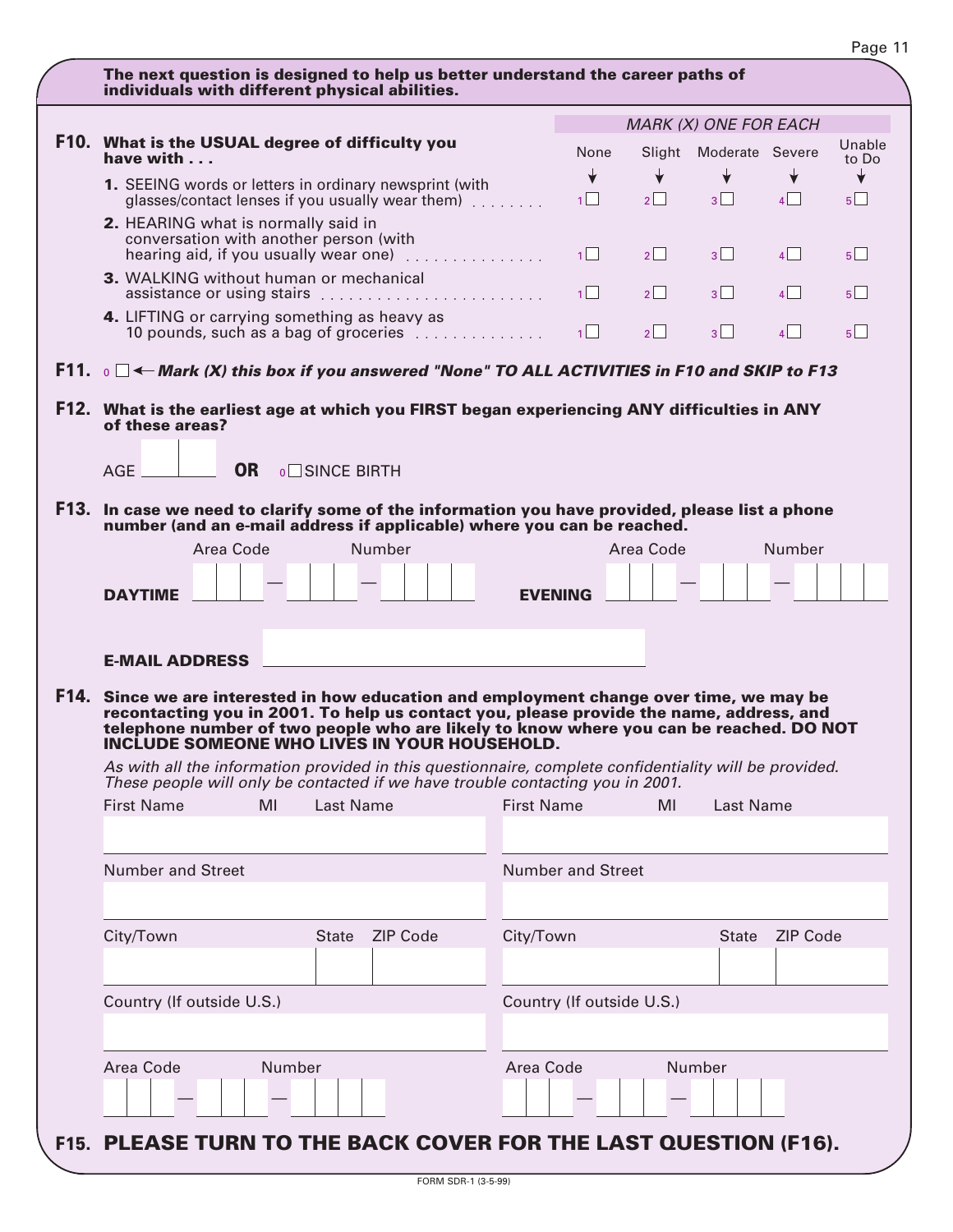# **JOB CODES LIST**

This list is ordered alphabetically. The titles in bold type are broad job categories. To make sure you have found the BEST code, please review ALL broad categories before making your choice. If you cannot find the code that BEST describes your job, use the "OTHER" code under the most appropriate broad category in bold print. If none of the codes fit your job, use code 500.

#### 010 **Artists, Broadcasters, Editors, Entertainers, Public Relations Specialists, Writers**

### **Biological/Life Scientists**

- 021 Agricultural and food scientists
- 022 Biochemists and biophysicists
- 023 Biological scientists (e.g., botanists, ecologists, zoologists)
- 024 Forestry and conservation scientists
- 025 Medical scientists (excluding practitioners)
- 026 Technologists and technicians in the biological/life sciences
- 027 OTHER biological/life scientists

#### **Clerical/Administrative Support**

- 031 Accounting clerks, bookkeepers
- 032 Secretaries, receptionists, typists
- 033 OTHER administrative (e.g., record clerks, telephone operators)

#### 040 **Clergy and Other Religious Workers**

#### **Computer Occupations** (Also see 173)

- \*\*\* Computer engineers (See 087, 088 under Engineering)
- 051 Computer programmers (business, scientific, process control)
- 052 Computer system analysts
- 053 Computer scientists, except system analysts
- 054 Information systems scientists or analysts
- 055 OTHER computer, information science occupations
- \*\*\* **Consultants** (Select the code that comes closest to your usual area of consulting)
- 070 **Counselors, Educational and Vocational** (Also see 236)

#### **Engineers, Architects, Surveyors**

- 081 Architects
- \*\*\* Engineers (Also see 100–103)
	- 082 Aeronautical, aerospace, astronautical engineer
	- 083 Agricultural engineer
	- 084 Bioengineering and biomedical engineer
	- 085 Chemical engineer
	- 086 Civil, including architectural and sanitary engineer
- \*\*\* Engineers (Continued)
	- 087 Computer engineer hardware
	- 088 Computer engineer software
	- 089 Electrical, electronic engineer
	- 090 Environmental engineer
	- 091 Industrial engineer
	- 092 Marine engineer or naval architect engineer
	- 093 Materials or metallurgical engineer
	- 094 Mechanical engineer
	- 095 Mining or geological engineer
	- 096 Nuclear engineer
	- 097 Petroleum engineer
	- 098 Sales engineer
	- 099 Other engineer
- \*\*\* Engineering Technologists and Technicians 100 Electrical, electronic, industrial, mechanical
	- 101 Drafting occupations, including computer drafting
	- 102 Surveying and mapping
	- 103 OTHER engineering technologists and technicians
- 104 Surveyors

#### 110 **Farmers, Foresters and Fishermen**

#### **Health Occupations**

- 111 Diagnosing/Treating Practitioners (e.g., dentists, optometrists, physicians, psychiatrists, podiatrists, surgeons, veterinarians)
- 112 Registered nurses, pharmacists, dieticians, therapists, physician assistants
- 236 Psychologists, including clinical
- 113 Health Technologists and Technicians (e.g., dental hygienists, health record technologist/technicians, licensed practical nurses, medical or laboratory technicians, radiologic technologists/technicians)
- 114 OTHER health occupations
- 120 **Lawyers, Judges**

#### 130 **Librarians, Archivists, Curators**

#### **Managers, Executives, Administrators** (Also see 151–153)

- 141 Top and mid-level managers, executives, administrators (people who manage other managers)
- \*\*\* All other managers, including the self-employed (Select the code that comes closest to the field you manage)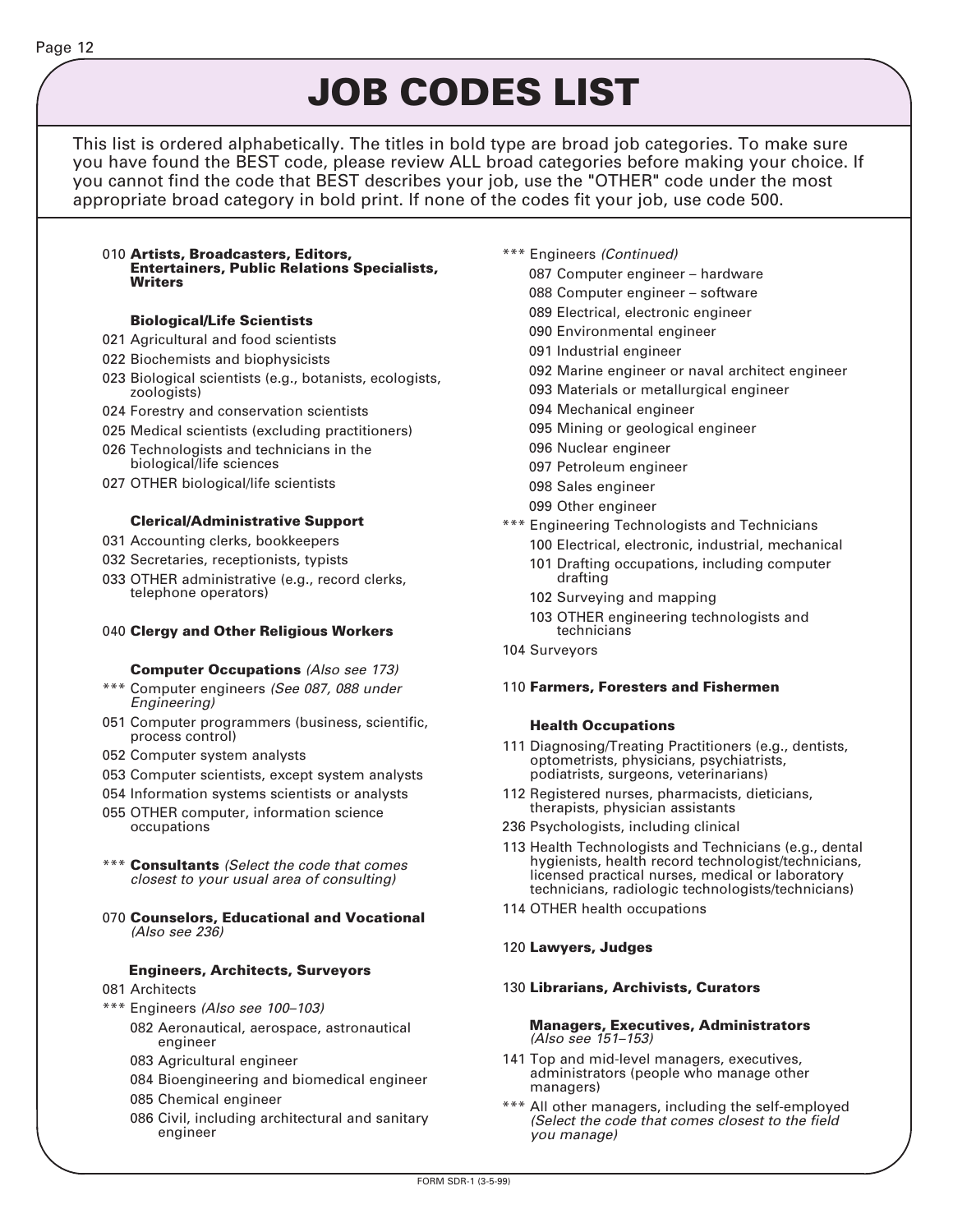# **JOB CODES LIST – Continued**

#### **Management-Related Occupations**

(Also see 141)

- 151 Accountants, auditors, and other financial specialists
- 152 Personnel, training, and labor relations specialists
- 153 OTHER management related occupations

#### **Mathematical Scientists**

- 171 Actuaries
- 172 Mathematicians
- 173 Operations research analysts, modeling
- 174 Statisticians
- 175 Technologists and technicians in the mathematical sciences
- 176 OTHER mathematical scientists

#### **Physical Scientists**

#### 191 Astronomers

- 192 Atmospheric and space scientists
- 193 Chemists, except biochemists
- 194 Geologists, including earth scientists
- 195 Oceanographers
- 196 Physicists
- 197 Technologists and technicians in the physical sciences
- 198 OTHER physical scientists
- \*\*\* **Research Associates/Assistants** (Select the code that comes closest to your field)

#### **Sales and Marketing**

- 200 Insurance, securities, real estate, and business services
- 201 Sales Occupations Commodities Except Retail (e.g., industrial machinery/equipment/supplies, medical and dental equipment/supplies)
- 202 Sales Occupations Retail (e.g., furnishings, clothing, motor vehicles, cosmetics)
- 203 OTHER marketing and sales occupations

#### **Service Occupations, Except Health** (Also see 111–114)

- 221 Food Preparation and Service (e.g., cooks, waitresses, bartenders)
- 222 Protective services (e.g., fire fighters, police, guards)
- 223 OTHER service occupations, except health

### **Social Scientists**

- 231 Anthropologists
- 232 Economists
- 233 Historians, science and technology
- 234 Historians, except science and technology
- 235 Political scientists
- 236 Psychologists, including clinical (Also see 070)
- 237 Sociologists
- 238 OTHER social scientist

#### 240 **Social Workers**

#### **Teachers/Professors**

- 251 Pre-Kindergarten and kindergarten
- 252 Elementary
- 253 Secondary computer, math or sciences
- 254 Secondary social sciences
- 255 Secondary other subjects
- 256 Special education primary and secondary
- 257 OTHER precollegiate area

#### \*\*\* Postsecondary

- 271 Agriculture
- 272 Art, Drama, and Music
- 273 Biological Sciences
- 274 Business Commerce and Marketing
- 275 Chemistry
- 276 Computer Science
- 277 Earth, Environmental, and Marine Science
- 278 Economics
- 279 Education
- 280 Engineering
- 281 English
- 282 Foreign Language
- 283 History
- 284 Home Economics
- 285 Law
- 286 Mathematical Sciences
- 287 Medical Science
- 288 Physical Education
- 289 Physics
- 290 Political Science
- 291 Psychology
- 292 Social Work
- 293 Sociology
- 294 Theology
- 295 Trade and Industrial
- 296 OTHER health specialties
- 297 OTHER natural sciences
- 298 OTHER social sciences
- 299 OTHER postsecondary

#### **Other Professions**

- 401 Construction trades, miners and well drillers
- 402 Mechanics and repairers
- 403 Precision/production occupations (e.g., metal workers, woodworkers, butchers, bakers, printing occupations, tailors, shoemakers, photographic process)
- 404 Operators and related occupations (e.g., machine set-up, machine operators and tenders, fabricators, assemblers)
- 405 Transportation/material moving occupations

#### **500 OTHER OCCUPATIONS (Not Listed)**